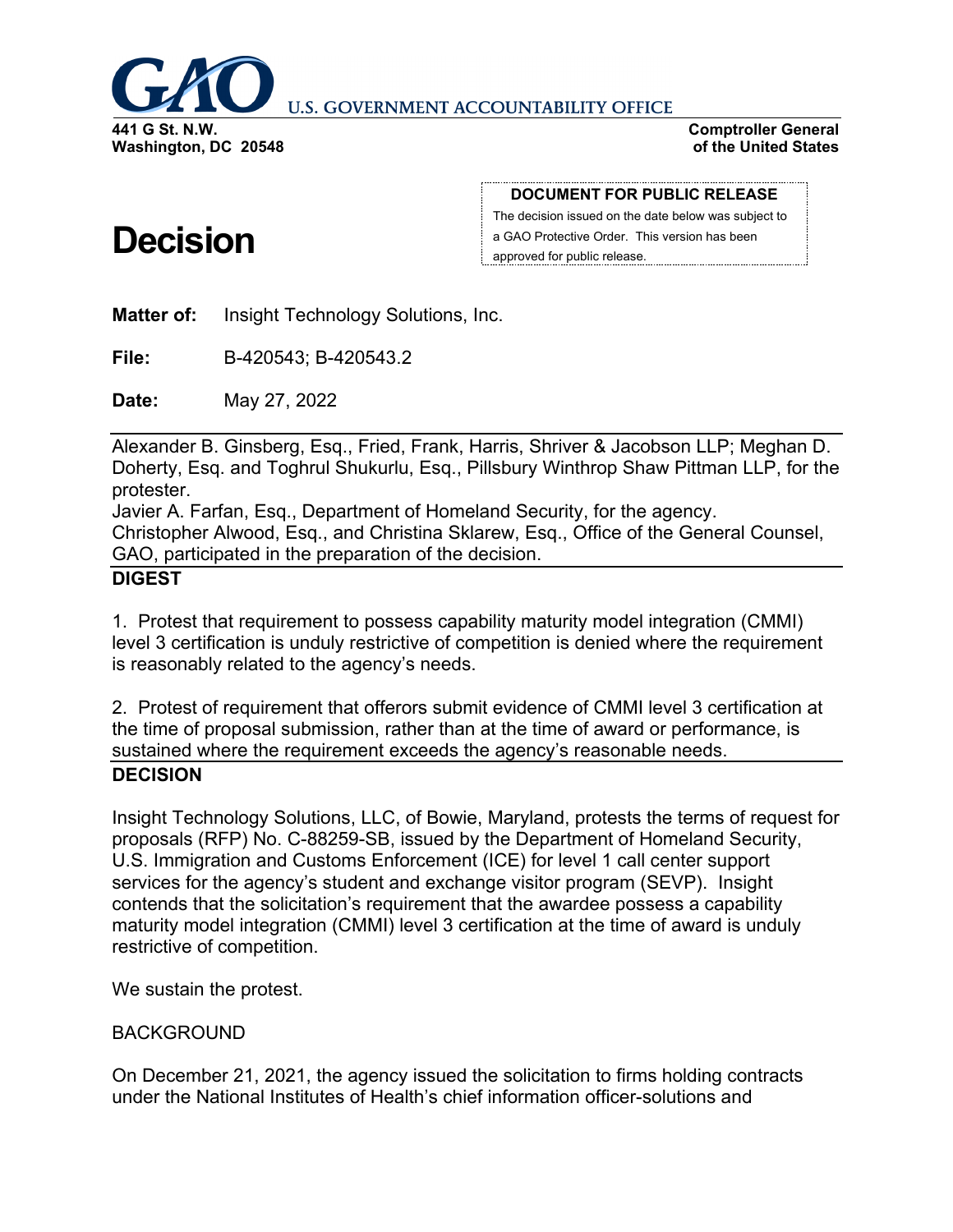partners 3 small business (CIO-SP3 SB) governmentwide acquisition contract (GWAC). Agency Report (AR), Tab 10, RFP at 1; Contracting Officer's Statement (COS) at 9.<sup>1</sup> The RFP contemplated the issuance of a task order, on a best-value tradeoff basis, for a 12-month base period and four 12-month option periods, to provide level 1 call center support services in support of the agency's SEVP Response Center (SRC). [2](#page-1-1) RFP at 1. The RFP initially set January 12, 2022, as the deadline for the receipt of proposals. *Id*. at 2.

The RFP was issued as part of a two-phase procurement. In phase I, the agency provided what it characterized as a "Phase I Opt-In Solicitation," including a draft performance work statement (PWS), to firms holding a CIO-SP3 SB contract. AR, Tab 7, Phase I RFP at 1; COS at 3. $^3\,$  The phase I RFP required interested firms to affirmatively respond that they wished to participate in phase II by October 22, 2021. Phase I RFP at 2-3. Firms that failed to affirmatively opt in by the October 22 deadline would not be allowed to participate in phase II.<sup>[4](#page-1-3)</sup> *Id*.

For phase II, the RFP established that the agency would conduct an initial evaluation of proposals considering two evaluation factors, certifications and experience, and then perform a "down-select" to a maximum of four "best-suited" proposals to continue to phase III and be considered for award. RFP at 8-9. In phase III, the agency was to evaluate the remaining proposals considering two additional evaluation factors: technical capability and price. *Id*. at 3, 13-14.

The initial RFP required that offerors possess a CMMI level 1 or greater certification at the time of proposal submission. *Id*. at 7-8; AR, Tab 11, PWS at 7. Offerors were

<span id="page-1-1"></span> $2$  The PWS explains that SRC level 1 call center support services entail being the first to respond to SEVP stakeholders who have questions regarding SEVP applications and other specified customer resolution areas." AR, Tab 32, PWS amend. A000003 at 5-6. Issues that the level 1 call center contractor cannot resolve are to be escalated to a separate level 2 call center for further support. *Id*. at 6.

<span id="page-1-2"></span><sup>3</sup> The agency issued the phase I RFP as "draft" RFP No. DRFP-88229-SB on October 12, 2021.

<span id="page-1-0"></span><sup>1</sup> The agency amended the solicitation five times. *See* AR, Tab 37, RFP amend. A000005, Pricing Template. Citations to the RFP in this decision refer to the initial phase II and III RFP issued on December 21, 2021. Citations to other versions of the RFP cite to the relevant solicitation amendment.

<span id="page-1-3"></span><sup>&</sup>lt;sup>4</sup> The agency received 38 responses opting into the procurement. COS at 9. Fourteen of the firms that opted in stated that they were CMMI Level 3 certified. *Id*. CMMI was developed by the Carnegie-Mellon Software Engineering Institute and is a process improvement approach that provides organizations with the essential elements of effective processes. *See e-Management*, B-407980; B-407980.2, May 2, 2013, 2013 CPD ¶ 115 at 2, n.1.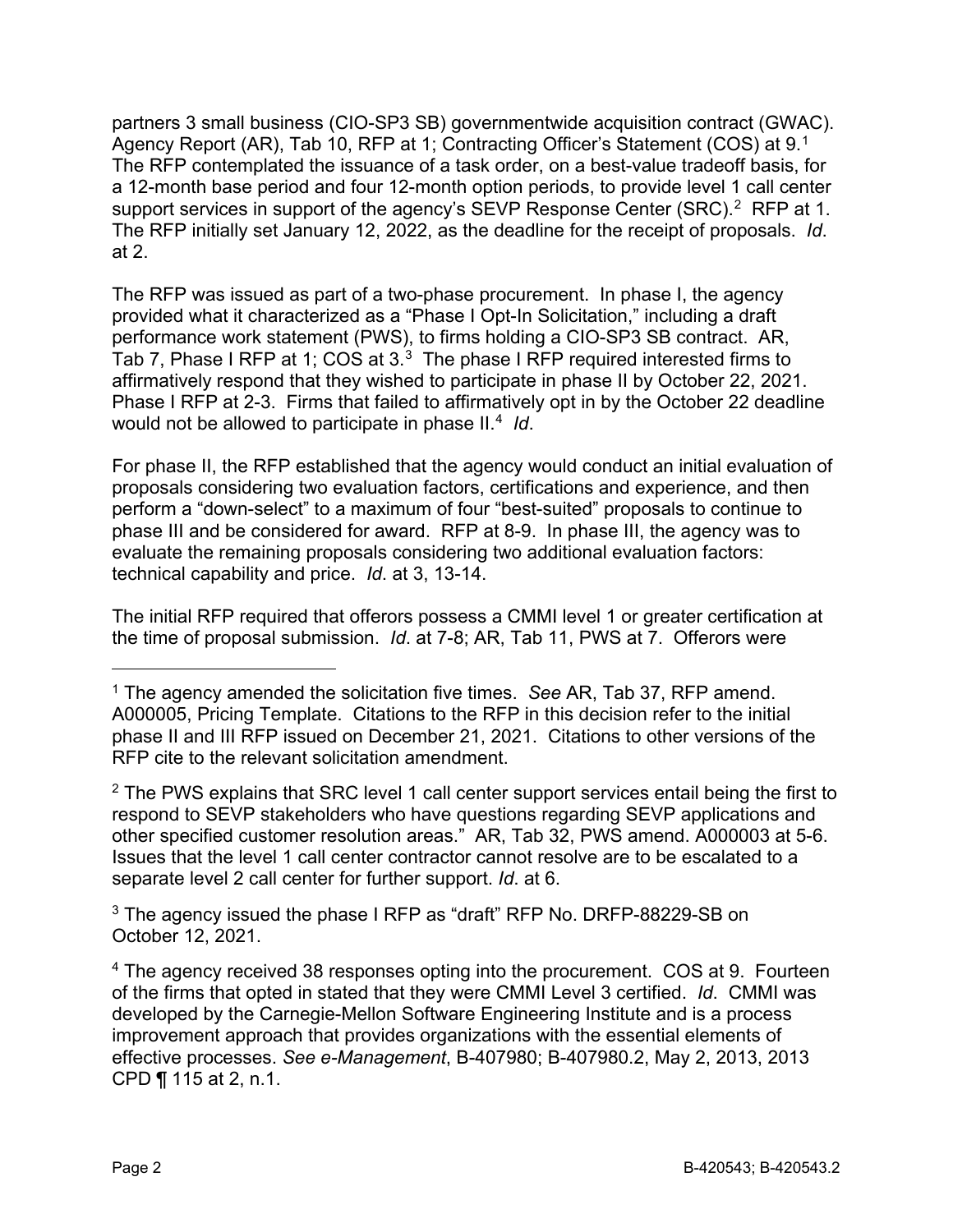required to submit any questions regarding the solicitation by January 4, 2022. RFP at 2. On January 7, the agency responded to questions submitted by potential offerors and issued amendment A000001 to the RFP. AR, Tab 19, RFP amend. A000001; COS at 10. Amendment A000001 revised the RFP's CMMI certification requirement to require that offerors demonstrate CMMI level 3 or greater certification at the time of proposal submission.[5](#page-2-0) *Id.* at 5-6. Amendment A000001 also extended the deadline for receipt of proposals to January 19. *Id.* at 2.

As relevant here, the RFP provided that the agency would evaluate proposals under the certifications factor to determine whether they met the solicitation's certification requirements on an acceptable/unacceptable basis. AR, Tab 25, RFP amend. A000002 at 8. Specifically, the RFP provided that an offeror's proposal would be assessed a rating of "acceptable" if the "proposal reflects that the Prime Offeror has the required certifications . . . and that the certifications are current and valid at time of proposal submission." *Id*. Proposals that did not demonstrate that the prime offeror possessed the required certifications at the time of proposal submission would be rated "unacceptable" under the certifications factor. *Id.* Only proposals rated "acceptable" under the certifications factor would be further evaluated and eligible for award. *Id.*

On January 18, Insight filed an agency-level protest challenging the CMMI certification requirement as unduly restrictive of competition and arguing that offerors were not given a reasonable opportunity to respond to the amended solicitation. COS at 15. On February 17, the agency denied Insight's agency-level protest. *Id.* On February 18, Insight filed the instant protest with our Office.

### **DISCUSSION**

<u>.</u>

Insight first alleges that there is "no reasonable basis" for the agency to require a CMMI level 3 or greater certification for this requirement.<sup>[6](#page-2-1)</sup> Comments at 6. Insight objects to the agency's analysis of the certification levels at issue as "[v]ague and [u]nsupported," arguing that the agency report contains "no actual analysis" of the "necessity of CMMI level 3 in the context of the current work." *Id.* at 9.

<span id="page-2-0"></span><sup>5</sup> The CMMI Institute appraises organizations at levels from 0 to 5 to characterize that organization's capability and performance. *See* https://cmmiinstitute.com/learning/ appraisals/levels (last visited May 26, 2022). The CMMI institute characterizes maturity level 3 as "proactive rather than reactive" where "[o]rganization-wide standards provide guidance across projects, programs, and portfolios," while it characterizes maturity level 1 as "unpredictable and reactive" where "[w]ork gets completed but is often delayed and over budget." *Id*.

<span id="page-2-1"></span> $6$  The protester makes other, collateral arguments challenging the solicitation's CMMI level 3 certification requirement. With the exception of the allegation regarding the requirement that the certification be held at the time of proposal submission, we have considered all of Insight's allegations and find that none provides a basis to sustain the protest.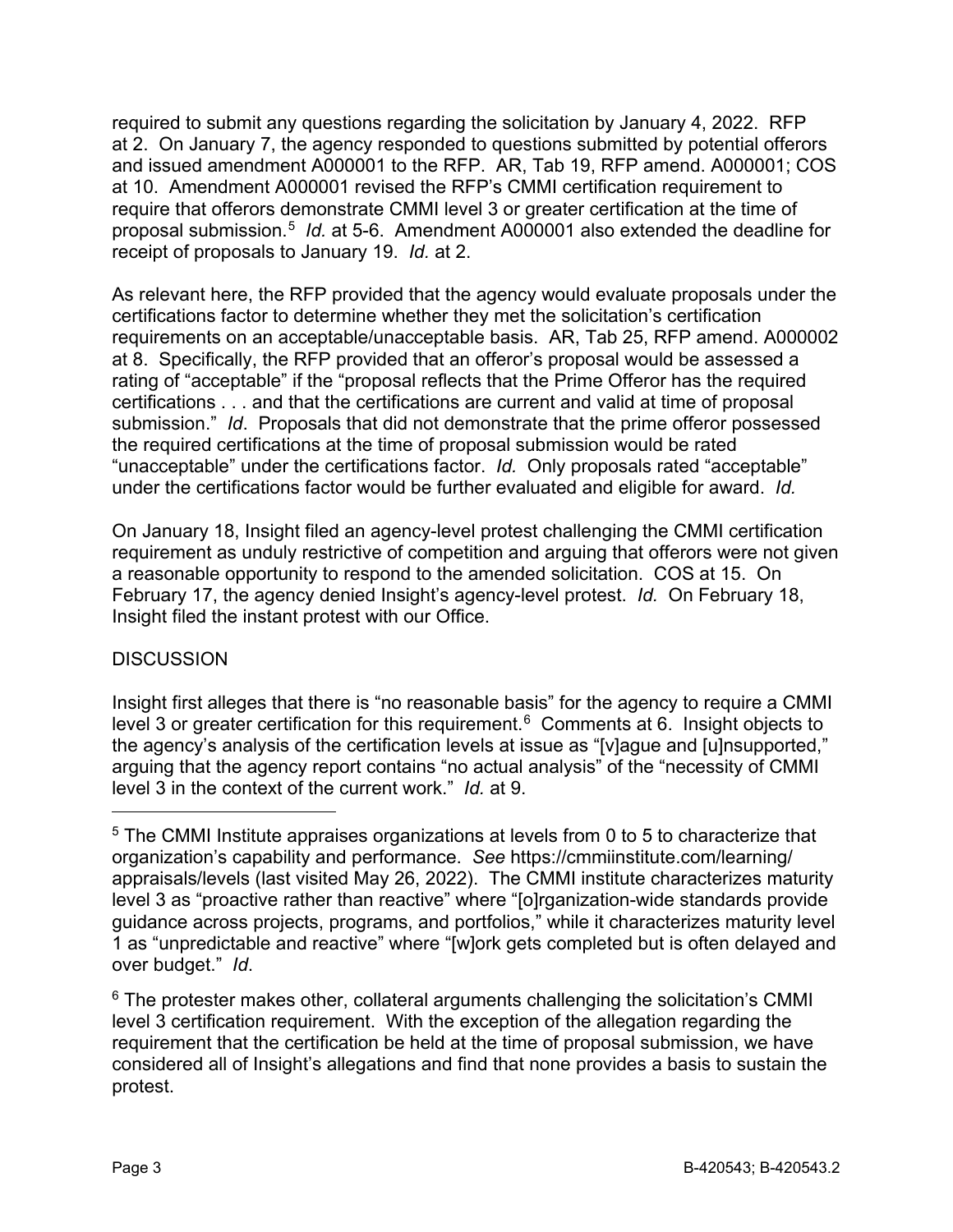The agency responds that the CMMI certification requirement is not unduly restrictive of competition because it reasonably represents the agency's actual needs. Memorandum of Law (MOL) at 12-16. The agency argues that CMMI level 3 or greater certification is necessary because the call center requirement is constantly evolving and the PWS requires the contractor to recommend and participate in process improvements and system upgrades.[7](#page-3-0) *Id.* at 13-14. In this regard, the agency maintains that CMMI level 3 or greater certification results in higher quality identification and resolution of process issues when compared to level 1 or level 2. *Id.* at 15; COS at 16.

A contracting agency has the discretion to determine its needs and the best method to accommodate them. *Chromalloy San Diego Corp.*, B-416990.2, Jun. 3, 2019, 2019 CPD ¶ 188 at 5. Where a protester challenges a specification or requirement as unduly restrictive of competition, the procuring agency has the responsibility of establishing that the specification or requirement is reasonably necessary to meet the agency's needs. *Remote Diagnostic Techs., LLC*, B-413375.4, B-413375.5, Feb. 28, 2017, 2017 CPD ¶ 80 at 3-4. We examine the adequacy of the agency's justification for a restrictive solicitation provision to ensure that it is rational and can withstand logical scrutiny. *AAR Airlift Grp., Inc.*, B-409770, July 29, 2014, 2014 CPD ¶ 231 at 3.

The record demonstrates that the agency first explained its decision to adopt the more stringent CMMI certification requirement on January 10, in response to potential offerors' questions. COS at 12-13; AR, Tab 24, Jan. 10 Responses to Offeror Questions at 1. In this response, the agency specifically noted that it understood CMMI level 3 certification to indicate that a firm would provide higher quality identification and resolution of process issues when compared to those certified at CMMI level 2 or level 1 and stated that CMMI level 3 certification results in a firm's processes being managed more proactively. AR, Tab 24, Jan. 10 Responses to Offeror Questions at 1. The agency further stated that the call center requirement is "constantly evolving" and CMMI level 3 or greater would be needed so that standards, process descriptions, and procedures were better tailored to the agency's individual requirements. *Id.*

In response to the protest, the contracting officer reiterates this justification, arguing that CMMI level 2 "[does] not allow for process improvements" and is often reactive to events. COS at 16. The contracting officer maintains that CMMI level 3 process descriptions and procedures allow "process improvements by identifying, analyzing, and improving upon existing business processes within an organization." *Id*. Also, as noted above, in its memorandum of law, the agency pointed to several requirements in the PWS mandating the contractor recommend and participate in process improvements and system upgrades. MOL at 13-14.

<span id="page-3-0"></span> $7$  For example, the agency points to the "Business Systems Support" section of the PWS, which, among other tasks, requires the contractor to recommend "process, procedure, and call-flow changes." *See* AR, Tab 32, RFP amend. A000003 at 9.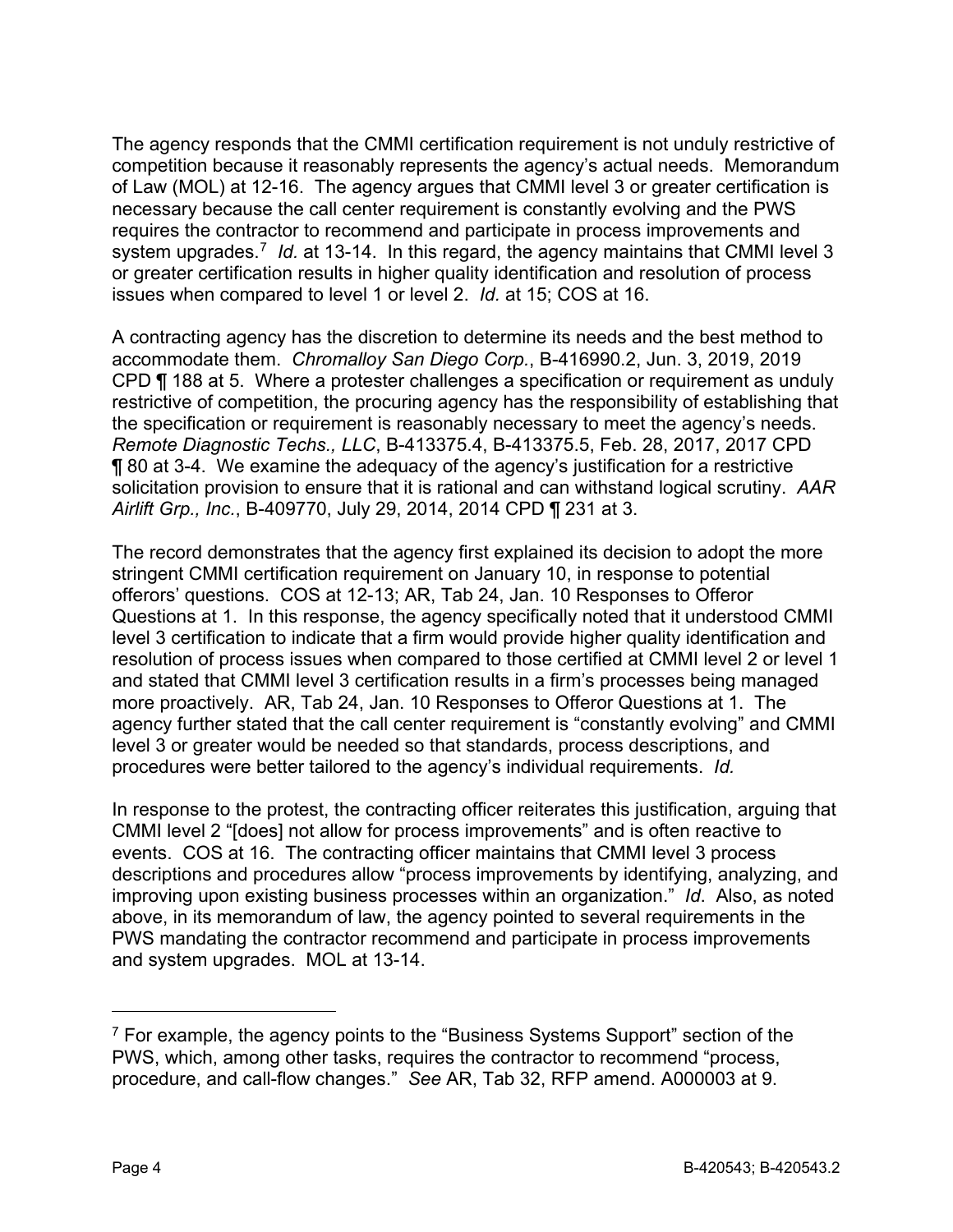Insight does not meaningfully dispute that the CMMI level 3 or greater certification indicates a firm is superior at identifying and resolving process issues compared to a firm certified at CMMI level 1 or level 2, or that the PWS includes requirements to recommend and participate in process improvements and system upgrades. Instead, the protester refers to the agency's analysis as "[v]ague and [u]nsupported" and objects to several other justifications for the CMMI level 3 requirement offered by the agency in its final decision in response to Insight's agency-level protest. *Id.* at 6-8.

We find Insight's arguments and objections to the agency's stated need for CMMI level 3 or greater certification unpersuasive. In this regard, the protester's characterizations and objections to the agency's arguments and justifications do not explain why the process-based justification proffered by the agency in the contemporaneous record and again in the agency report fails to provide a rational basis to require CMMI level 3 or greater certification.[8](#page-4-0) *Id*. The agency states that its call center requirement is "constantly evolving" and CMMI level 3 would be needed so that standards, process descriptions, and procedures were better tailored to the agency's individual requirements. The protester has not established that the agency's justification does not reasonably support its needs.

In sum, we see no basis to object to the agency's justification for the inclusion of the CMMI level 3 or greater certification requirement. On this record, we find the agency's justification reasonable and the CMMI level 3 or greater certification requirement to be reasonably necessary to meet the agency's needs. Accordingly, the protester's disagreement does not render the agency's judgment unreasonable.[9](#page-4-1) *Omnicell, Inc.*,

<span id="page-4-1"></span><sup>9</sup> Insight also contends that the CMMI certification requirement is unduly restrictive because it unreasonably excludes firms with certifications outside of CMMI that can meet the agency's needs, such as the International Organization for Standardization (ISO) and International Electrotechnical Commission (IEC) 20000 certification. Comments at 8-9. In support of its argument, the protester makes vague and unsupported claims that the ISO/IEC 20000 certification meets the agency's needs because it is "more extensive" than the CMMI level 3 certification and it focuses on best practices for information security. *Id*. at 8. The protester also claims, without detail, that ISO/IEC 20000 and CMMI level 3 certifications "substantively overlap in all functional (continued...)

<u>.</u>

<span id="page-4-0"></span><sup>&</sup>lt;sup>8</sup> Insight also argues that the CMMI level 3 or greater requirement is unreasonable here when other, similar ICE procurements require only CMMI level 1 certification. *Id*. at 6-8. Specifically, Insight argues that the requirements of the instant procurement are "nearly identical" to the incumbent contract for SRC level 1 call center services, which only required CMMI level 1 certification. *Id.* at 6. The protester also notes that the agency is currently procuring SRC level II call center support services that it alleges are "more technically complex" than the instant requirement, but that solicitation requires only CMMI level 1 certification. *Id*. at 8. Our Office has long stated that each procurement stands on its own. *Shertech Pharmacy*, B-419069, Oct. 29, 2020, 2020 CPD ¶ 336 at 3. Therefore, given our conclusions above, the protester's arguments do not provide a basis to sustain its protest.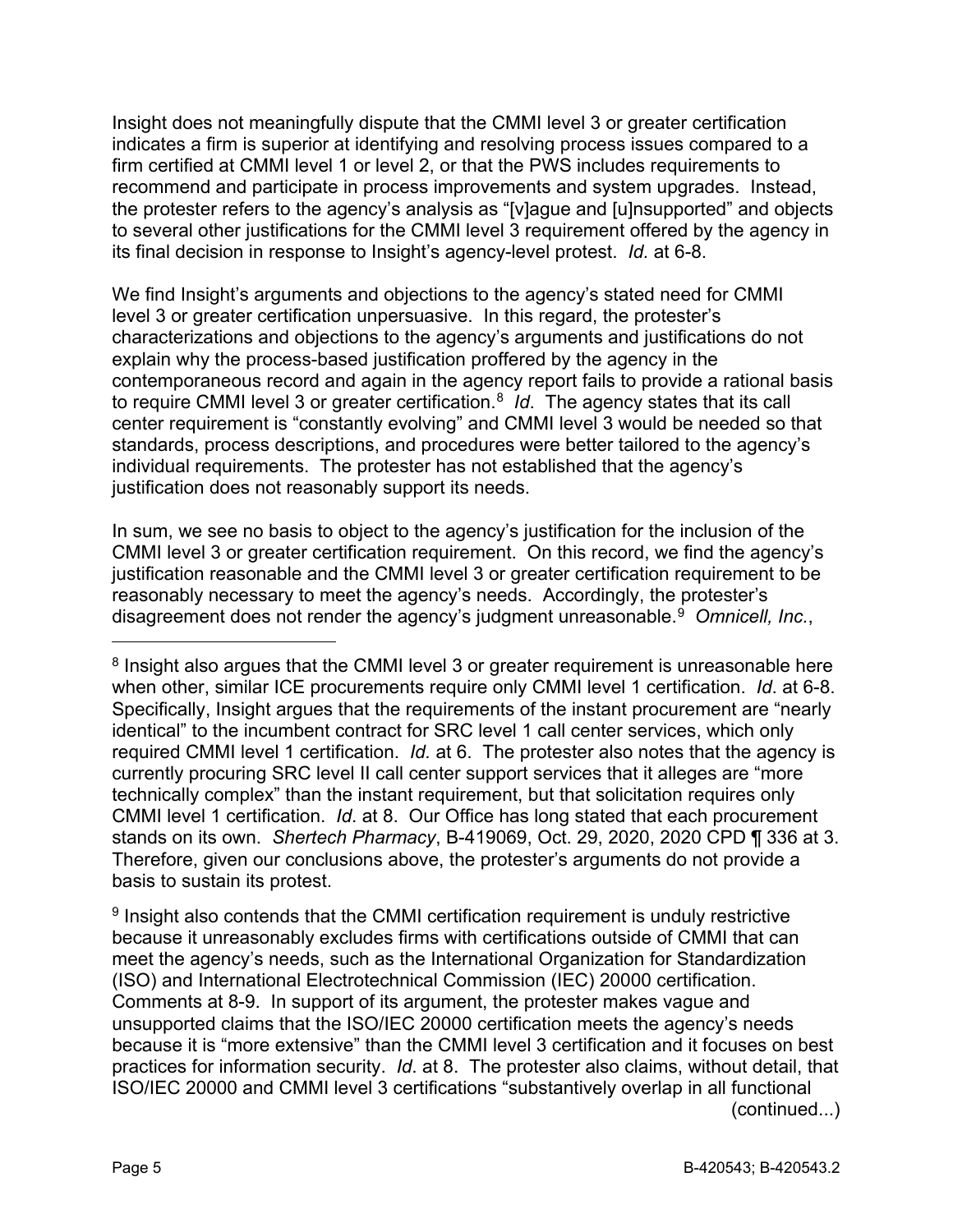B-417941, Dec. 16, 2019, 2019 CPD ¶ 423 at 4. As a result, we deny this ground of protest.

The protester also contends that the RFP requirement for each offeror to demonstrate its CMMI certification at the time of proposal submission exceeds the agency's needs. Protest at 13-14; Comments at 11. In this regard, the protester argues that the agency has not demonstrated that it needs the superior management processes that CMMI level 3 or greater certification allegedly ensures until contract performance. Comments at 11; Protester's Supp. Brief at 4-5.

"An agency's otherwise legitimate requirements regarding an offeror's demonstrated ability to meet contract requirements may not generally be applied at a point in time prior to when such qualifications become relevant." *USA Jet Airlines, Inc.; Active Aero Group, Inc.*, B-404666, Apr. 1, 2011, 2011 CPD ¶ 91 at 5 (*citing LBM Inc.*, B-286271, Dec. 1, 2000, 2000 CPD ¶ 194 at 4). When such a challenge to the timing of a certification requirement is raised, our Office will sustain a protest where the justifications provided by an agency do not support requiring that mandatory industry certifications be held at the time of proposal submission. *Id*. at 5.

In its memorandum of law, the agency contends that requiring offerors to possess CMMI level 3 or greater certification at the time of proposal submission is necessary here because the agency has to verify compliance with this material requirement and "cannot risk not having the certifications at the time of award." MOL at 20. The agency argues that not verifying certifications as of the time of proposal submission would put the agency "at the mercy of a certification process" and states without explanation that this could create uncertainty due to the uncertain timing for obtaining certification. *Id*.

The agency's stated reasons do not support requiring CMMI level 3 or greater certification at the time of proposal submission. As noted above, the agency justified the use of CMMI level 3 or greater certification by stating that such certification indicates a firm would provide higher-quality identification and resolution of process issues, and pointing to several PWS requirements mandating the contractor recommend and participate in process improvements and system upgrades. COS at 12-13, 16; MOL at 13-14. Our review of the record reveals nothing in either the proffered advantages of CMMI level 3 certification or the PWS requirements that would make the mere possession of CMMI level 3 or greater certification relevant before the start of contract performance, much less before award. Further, the agency's arguments regarding the

-

<sup>(...</sup>continued)

areas" relevant to the instant solicitation. Notwithstanding the protester's contentions, these arguments fail to demonstrate how the ISO/IEC 20000 certification specifically meets the agency's stated process development needs that are covered by CMMI level 3 or greater certification. As such, these arguments do not establish that the agency's CMMI level 3 or greater certification requirement is unduly restrictive of competition. Accordingly, we deny this ground of protest.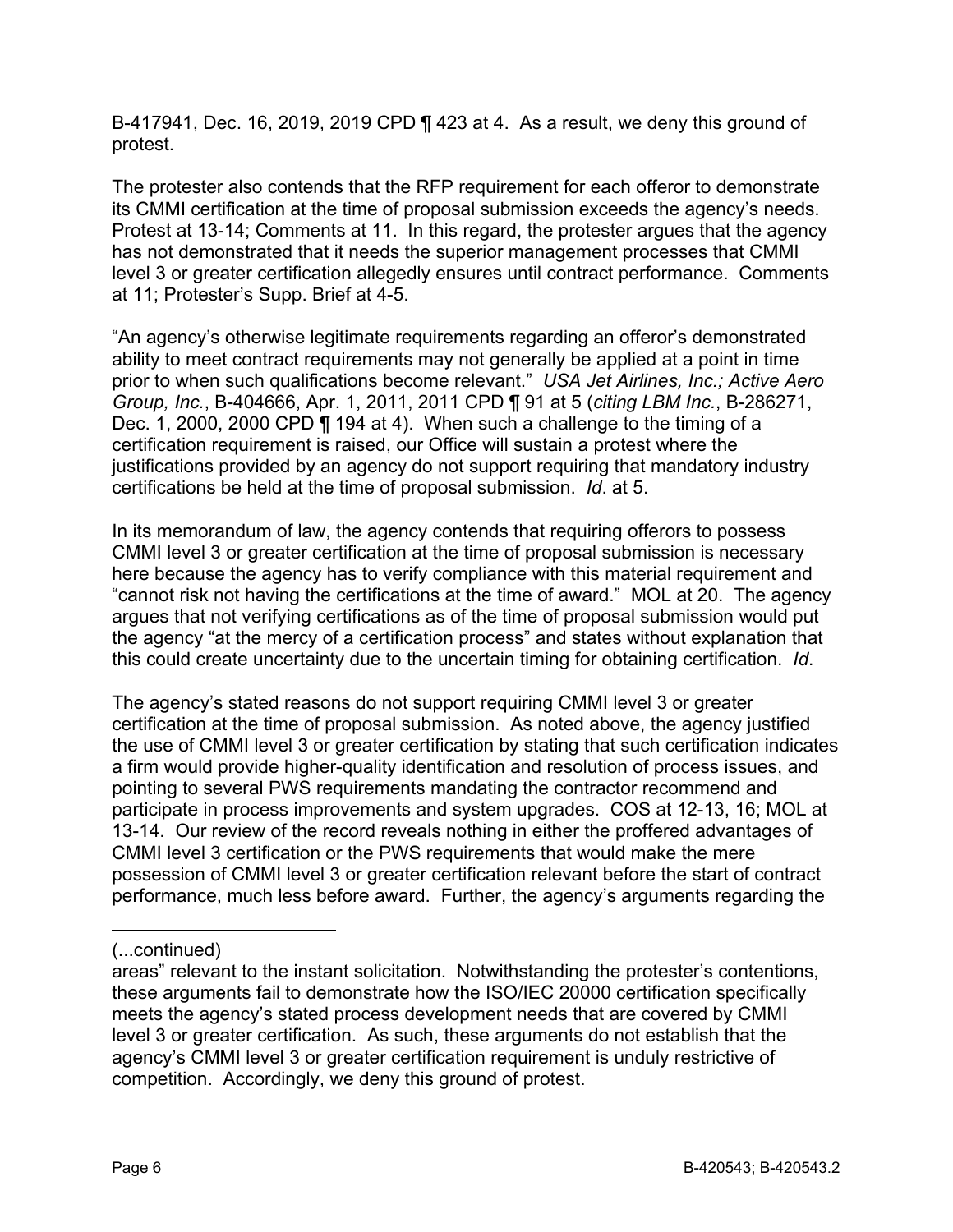timing of the certification process do not provide a basis to deny the protest grounds here. *See USA Jet*, *supra,* at 5 ("[t]he fact that a diligent prospective offeror could face a lengthy process to obtain a[n] [industry] certification . . . does not mean that the requirement must be met when proposals are due").

Despite this, the agency maintains that the current certification requirement is reasonable because the agency needs it to "obtain[] an objective measure of the Offeror[s'] capabilities and to evaluate the Offeror[s'] ability to provide high quality services." Agency's Supp. Brief at 1. In support of its argument, the agency cites to our decision, *KPaul Properties, LLC*, B-419893, B-419893.6, Sep. 15, 2021, 2021 CPD ¶ 317, arguing that in that decision, our Office found that the agency reasonably sought "an objective measure of the offeror's quality management processes" and concluded that the "agency therefore [was] using the certifications . . . as part of its evaluation of the offeror's ability to provide high quality services." Agency's Supp. Brief at 1-2 (*citing KPaul Properties*, *supra* at 3).

The agency's reliance on *KPaul* here is misplaced. The language ICE cites from the *KPaul* decision is not a stand-alone proposition that a procuring agency can require offerors to possess industry certifications at the time of proposal submission by merely stating that they are being used as an objective evaluation requirement. Rather, the specific language ICE cites above are concluding sentences that follow our Office's discussion in *KPaul* about how the agency had sufficiently demonstrated that its certification requirement was relevant at the time of proposal submission due to the specific facts presented in that protest. Taking the cited language outside the context of the specific facts presented in that decision, as the agency's argument would have us do, would unreasonably expand the analysis and conclusions of the decision.

Specifically, in *KPaul*, the agency sought to award multiple indefinite-delivery, indefinitequantity contracts for information technology (IT) value-added reseller services, which the agency identified as a key resource for procuring IT hardware. *KPaul*, *supra* at 2, 5. The agency represented that it needed the required certification in place before proposal submission to provide "assurance against supply chain vulnerabilities" so that the IT equipment the agency planned to buy--presumably some of which would already have been purchased by an offeror and moved through its supply chain before contract award--would not be "compromised by vulnerabilities or . . . bad actors." *Id*. at 5. Our Office concluded that the agency's explanation reasonably supported requiring offerors to have the mandatory certification at the time of proposal submission. *Id*.

Here, unlike in *KPaul*, the agency has neither specifically expressed concern about any supply chain vulnerabilities<sup>[10](#page-6-0)</sup> nor, more broadly, otherwise pointed to any service required by the solicitation that would make possessing CMMI level 3 or greater

<span id="page-6-0"></span> $10$  Notably, our review of the solicitation does not reveal any requirement to, as part of the contract, provide any products to the agency other than internally-generated reports, plans, and manuals. AR, Tab 32, PWS amend. A000003 at 14-17.